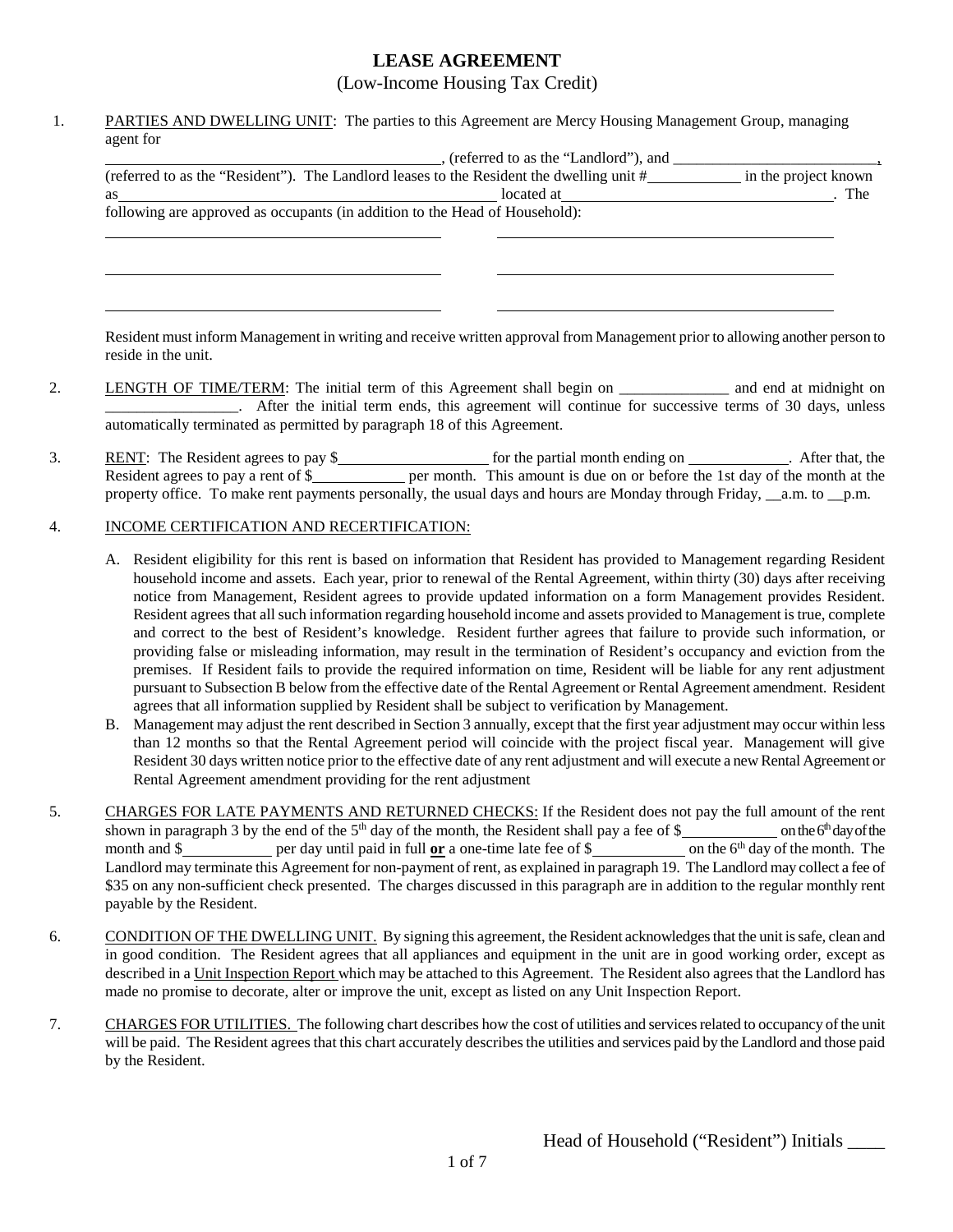a. The Resident must pay for the utilities in column (1). Payments should be made directly to the appropriate utility company. The items in column (2) are included in the Resident's rent:

| (1)                                                      | Type of Utility                    | (2)                                                          |
|----------------------------------------------------------|------------------------------------|--------------------------------------------------------------|
| Put an "x" by any utility that<br>RESIDENT PAYS DIRECTLY |                                    | Put an "x" by any utility INCLUDED<br>IN THE RESIDENT'S RENT |
|                                                          | Heat                               |                                                              |
|                                                          | Lights (Electric)                  |                                                              |
|                                                          | Cooking (Electric ___ or _<br>Gas) |                                                              |
|                                                          | Water                              |                                                              |
|                                                          | Sewer                              |                                                              |
|                                                          | Trash                              |                                                              |
|                                                          | Other (specify)                    |                                                              |

- 8. SECURITY DEPOSITS. The Resident has deposited \$ (the "security deposit") with the Landlord, for the purposes set forth in Civil Code Section 1950.5. The Landlord will hold this security deposit for the period the Resident occupies the unit. After the Resident has moved from the unit, the Landlord will determine whether the Resident is eligible for a refund of any or all of the security deposit. The amount of the refund will be determined in accordance with the following conditions and procedures:
	- a. Prior to move-out, the Resident has the right to request a preliminary inspection of the unit and to be present during that inspection, which will occur no earlier than two weeks before the move-out and during normal business hours;
	- b. At the conclusion of this initial inspection, the Landlord will provide an itemized statement specifying repairs or cleaning that are proposed to be the basis for the deductions from the security deposit. This may not be a final accounting of deductions from the security deposit;
	- c. The Resident retains this right for preliminary inspection up to the date of move-out;
	- d. Resident shall not be deemed to have vacated the Premises for purposes of this Paragraph until a) Resident returns to Owner all keys to the Premises, and b) Resident has surrendered the Premises to Owner free and empty of all persons claiming any right to possess the Premises;
	- e. After the Resident has vacated the unit, the Landlord will complete a final unit inspection report. The Landlord will permit the Resident to participate in the final inspection, if the Resident so requests.
	- f. The Landlord will refund to the Resident the amount of the security deposit less any amount needed to pay the cost of:
		- (1) Unpaid rent;
		- (2) Damages that are not due to normal wear and tear and are not listed on the original Unit Inspection Report;
		- (3) Charges for late payment of rent and returned checks, as described in paragraph 5;
		- (4) Charges for unreturned keys, as described in paragraph 9; and
		- (5) Excessive cleaning costs, such as removing trash and cleaning appliances and carpets abused beyond normal wear and tear.
	- g. The Landlord agrees to refund the amount computed in paragraph 8b within 21 days or the current period required by law, after the Resident has permanently vacated the unit, and returned possession of the unit to the Landlord. Any balance of the security deposit and an accounting of any deductions therefrom will be mailed to Resident at the Premises unless Resident provides, in writing to Owner, a mailing address to which the balance, if any, of the security deposit and the accounting should be sent.
	- h. The Resident understands that the Landlord will not count the Security Deposit toward the last month's rent or toward repair charges owed by the Resident in accordance with paragraph 11.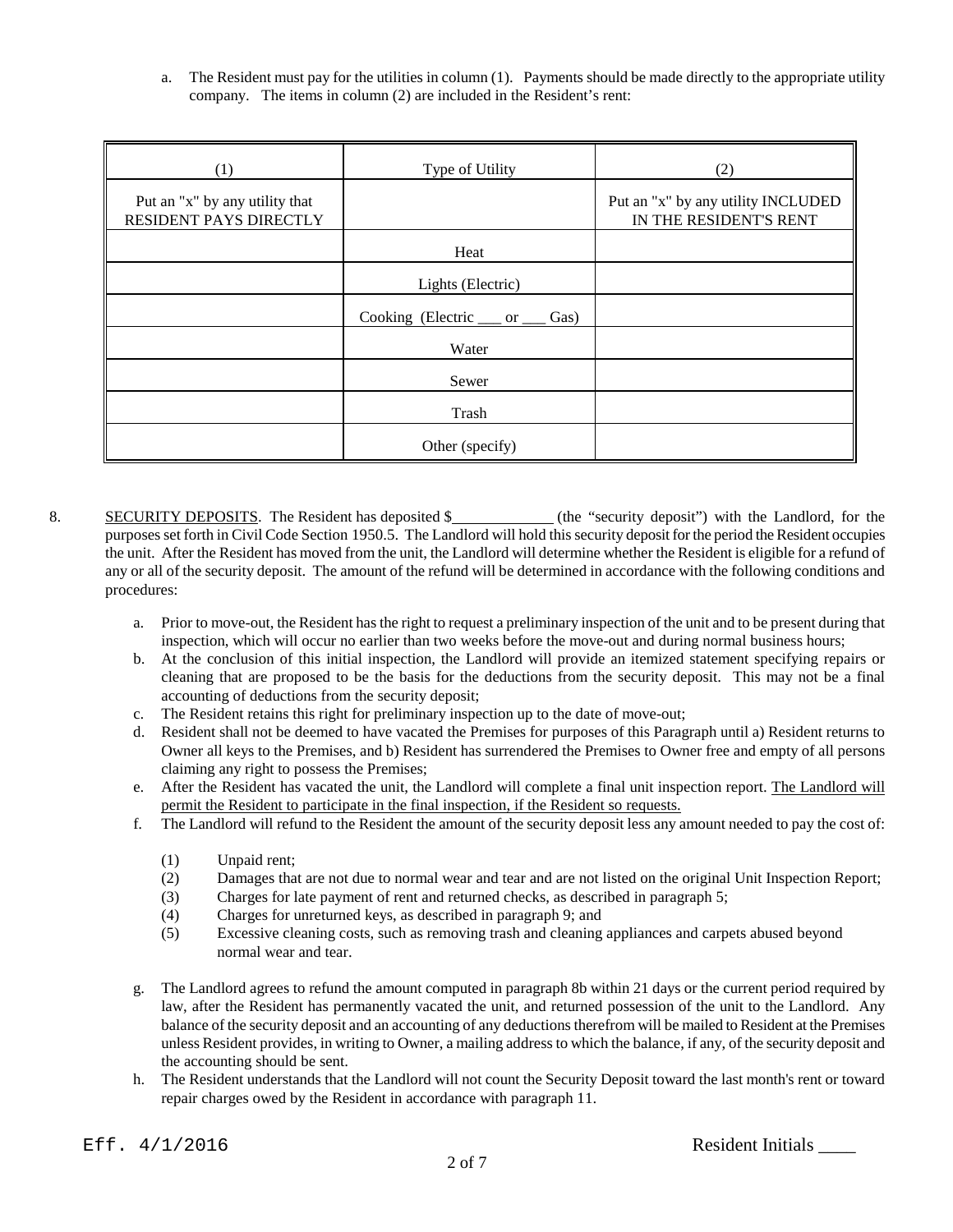9. KEYS AND LOCKS. The Resident agrees not to install additional or different locks or gates on any doors or windows of the unit without written permission of the Landlord. If the Landlord approves the Resident's request to install such locks, the Resident agrees to provide the Landlord with a key for each lock. When this Agreement ends, the Resident agrees to return all keys to the dwelling unit to the Landlord; the Landlord may charge the Resident \$ for each key not returned.

## 10. MAINTENANCE.

- a. The Landlord agrees to:
	- (1) Provide effective waterproofing and weather protection of roof and exterior walls;
	- (2) Maintain all plumbing or gas facilities in good working order;
	- (3) Provide water supply capable of producing hot and cold running water;
	- (4) Provide heating facilities in good working order;
	- (5) Provide electrical lighting, wiring and equipment in good working order;
	- (6) To the extent possible given Resident activity, to keep and maintain all common areas of building clean, sanitary, and free from debris, filth, rubbish and garbage;
	- (7) Provide adequate number of garbage receptacles, in clean condition and good repair for the building;
	- (8) Maintain flooring, stairways, and railings in good repair; and
	- (9) Provide a locking mail receptacle for each residential unit, as required by law.
- b. The Resident agrees to:
	- (1) Keep his or her unit clean and sanitary;
	- (2) Properly use and operate all electrical, gas and plumbing appliances, fixtures and equipment in a safe manner and only for the purpose for which they are intended, and to keep such appliances and fixtures as clean and sanitary as their condition permits;
	- (3) Dispose from his or her dwelling unit of all rubbish, garbage and other waste, in a clean and sanitary mannerin an appropriate container;
	- (4) Not permit any person on the premises, with his or her permission, to willfully or wantonly destroy, deface, damage, impair or remove any part of the structure or dwelling unit or the facilities, equipment, or appurtenances thereto, nor himself or herself do any such thing;
	- (5) Give the Landlord prompt notice of any defects in the plumbing, fixtures, appliances, heating and/or cooling equipment or any other part of the unit or related facilities; and
	- (6) Occupy the premises as his or her abode, utilizing portions thereof for living, sleeping, cooking or dining purposes only which were respectively designed or intended to be used for such occupancies.
- 11. DAMAGES. Whenever damage is caused by carelessness, misuse, or neglect on the part of the Resident, her/his family or visitors, the Resident agrees to pay:
	- a. The cost of all repairs and do so within thirty (30) days after receipt of the Landlord's demand for the repair charges; and
	- b. Rent for the period the unit is damaged, whether or not the unit is habitable.
- 12. RESTRICTIONS ON ALTERATIONS. The Resident agrees not to do any of the following without first obtaining the Landlord's written permission:
	- a. Change or remove any part of the appliances, fixtures or equipment from the unit;
	- b. Paint or install wallpaper or contact paper in the unit;
	- c. Attach awnings or window guards in the unit;
	- d. Attach or place any fixtures or fences on the building(s), the common areas, or the project grounds; and
	- e. Attach any shelves, screen doors, or other permanent improvements in the unit.
- 13. DAMAGE TO RESIDENT'S PROPERTY. Landlord shall not be liable to Resident or any other person or entity for any damage to their person or property caused by water, rain, snow, frost, fire, storm and accidents, or by breakage, stoppage, or leakage of water, gas, heating and sewer pipes or plumbing, upon, about, or adjacent to said premises. Without limiting the foregoing, Landlord shall not be liable for any damage occasioned by bursting or leaking or running pipes or tanks or receptacles or by leakage through the roof, windows or any doors. Moreover, Landlord shall not be liable for any such damage arising from acts of the occupants of the premises or the owners or occupants of adjoining properties.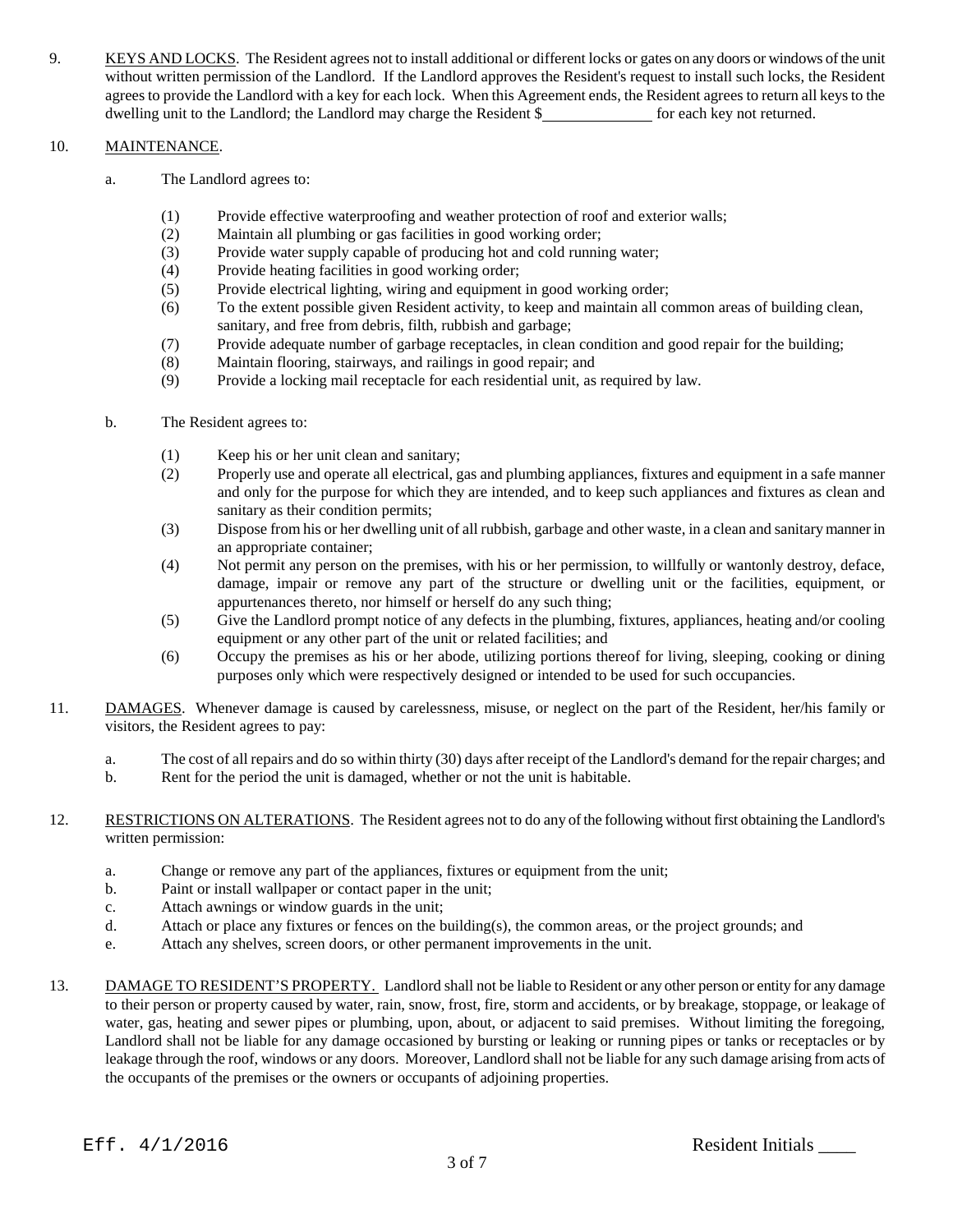- 14. GENERAL RESTRICTIONS. The Resident must live in the unit and the unit must be the Resident's only place ofresidence. The Resident shall use the premises only as a private dwelling unit for himself/herself and the individuals listed in this Agreement. The Resident agrees to permit other individuals to reside in the unit only after obtaining the prior written permission of the Landlord. The Resident agrees not to:
	- a. Sublet or assign the unit or any part of the unit without express written authorization and consent from the Landlord;
	- b. Use the unit for unlawful purposes;
	- c. Engage in or permit unlawful activities in the unit, the common areas or on the project grounds;
	- d. Have pets or animals of any kind in the unit without the prior written permission of the Landlord; or
	- e. Make or permit noises or acts that will disturb the rights or comfort of neighbors. The Resident agrees to keep the volume of any radio, stereo, television, or any other electronic devices, or musical instrument at a level that will not disturb the neighbors.
- 15. RULES. The Resident agrees to obey the House Rules which may be an Addendum to this Agreement. The Resident agrees to obey additional rules established after the effective date of this Agreement if:
	- a. The rules are reasonably related to the safety, care and cleanliness of the building and the safety, comfort and convenience of the Residents; and
	- b. The Resident receives written notice prior to the proposed rule at least thirty (30) days before the rule is enforced.
- 16. ACCESS BY LANDLORD. The Landlord agrees to enter the unit only during reasonable hours, and to provide reasonable advance notice of her/his intent to enter the unit, except when emergency situations make such notice impossible, or except under paragraph C below.
	- a. The Resident agrees to permit the Landlord, her/his agents or other persons, when authorized by the Landlord, to enter the unit for the purpose of making reasonable repairs and periodic inspections:
	- b. After the Resident has given a notice of intent to move, the Resident agrees to permit the Landlord to show the unit to prospective Residents during reasonable hours; and,
	- c. If the Resident moves before this Agreement ends, the Landlord may enter the unit to decorate, remodel, alter or otherwise prepare the unit for re-occupancy.
- 17. DISCRIMINATION PROHIBITED. The Landlord agrees not to discriminate based upon race, color, religion, creed, national origin, sex, age, handicap, familial status, marital status, sexual orientation or membership in a class, such as recipients of public assistance.
- 18. CHANGES IN THE RENTAL AGREEMENT. The Landlord may change the terms and conditions of this Agreement. Any change will become effective only at the end of the initial term or a successive term. The Landlord must notify the Resident of any change and must offer the Resident a new Agreement or an Amendment to the existing Agreement. The Resident must receive the notice at least sixty (60) days before the proposed effective date of the change. The Resident may accept the changed terms and conditions by signing the new Agreement or the Amendment to the existing Agreement and returning it to the Landlord. The Resident may reject the changed terms and conditions by giving the Landlord written notice that she/he intends to terminate the tenancy. The Resident must give such notice at least thirty (30) days before the proposed change will go into effect. If the Resident does not accept the amended Agreement, the Landlord may require the Resident to move from the project, as provided in paragraph 19.

## 19. TERMINATION OF TENANCY.

- a. To terminate this Agreement, prior to the end of the initial lease term, the Resident must give the Landlord thirty (30) day written notice before moving from the unit or as otherwise noted in paragraph 8a. If the Resident does not give a full 30 day notice, the Resident shall be liable for the rent up to the end of the 30 days for which notice was required or to the date the unit is re-rented, whichever comes first.
- b. Any termination of this Agreement by the Landlord must be carried out in accordance with State and local law and the terms of this Agreement. The Landlord may terminate this Agreement only for:
	- (1) The Resident's material non-compliance with the terms of this Agreement;
	- (2) The Resident's material failure to carry out obligations under any State Landlord and Resident Act; or
	- (3) Other good cause, which includes but is not limited to, the Resident's refusal to accept the Landlord's proposed change to this Agreement.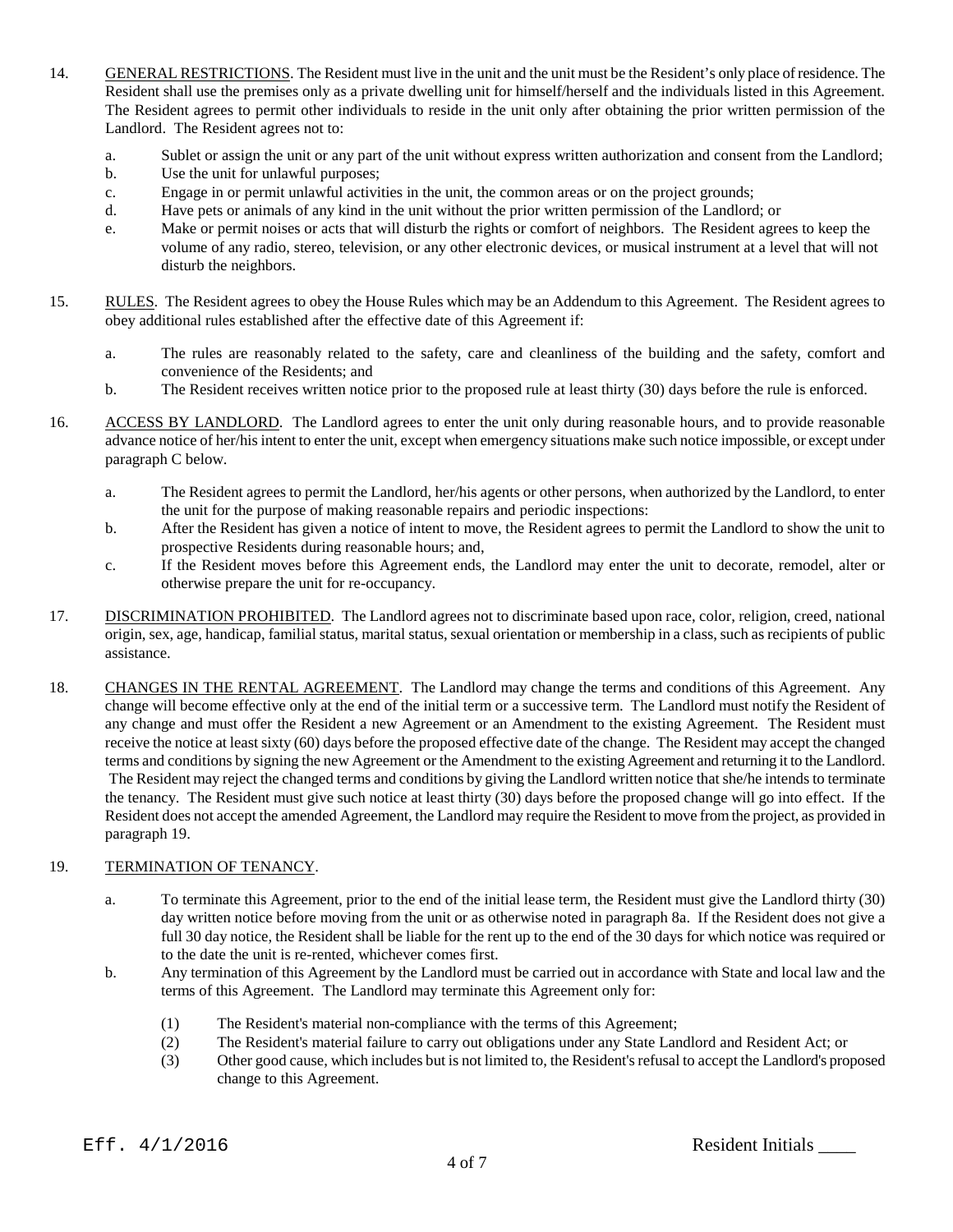Material non-compliance includes, but is not limited to:

- non-payment of rent beyond any grace period available under State law;
- failure to reimburse the Landlord within thirty (30) days for repairs made under paragraph 10 of this Agreement;
- repeated late payment of rent;
- permitting unauthorized persons to live in the unit;
- serious or repeated damage to the unit or common areas;
- creation of physical hazards;
- violation of House Rules;
- serious or repeated interference with the rights and quiet enjoyment of other residents;
- creating, maintaining, and/or permitting to exist conditions in the Resident's Unit that constitute a nuisance; and
- giving the Landlord false information regarding income or other factors considered in determining the Resident's eligibility to live in the premises.
- c. If the Landlord proposes to terminate this Agreement, the Landlord agrees to give the Resident written notice of the proposed termination. If the Landlord is terminating this Agreement for "other good cause," the Resident must receive the termination at least thirty (30) days before the date the Resident will be required to move from the unit. Notices of proposed termination for other reasons must be given in accordance with any time frames set forth in State and local law. All termination notices must:
	- (1) Specify the date this Agreement will be terminated; and
	- (2) State the grounds for termination with enough detail for the Resident to prepare a defense.
- 20. [Reserved.]
- 21. HAZARDS. The Resident shall not undertake, or permit her/his family or guests to undertake, any hazardous acts or do anything that will increase the project's insurance premiums. If the unit is damaged by fire, wind, or rain to the extent that the unit cannot be lived in, and the damage is not caused or made worse by the Resident, the Resident will be responsible for rent only up to the date of the destruction. Additional rent will not accrue until the unit has been repaired to a livable condition.
- 22. GOVERNING LAW. This Lease Agreement and the performance thereof shall be governed, interpreted, construed, and regulated by Federal, State and local law.

FEDERAL LOW INCOME HOUSING TAX CREDIT: Resident acknowledges that

is operated pursuant to the rules and regulations of the Federal Low Income Housing Tax Credit Program (the "Program"). The Program provides for a specific maximum monthly rent, which may be charged for the Premises, which amount is subject to annual adjustment based upon median incomes as determined by HUD.

INCOME CERTIFICATION AND RECERTIFICATION: Resident's eligibility to occupy the unit is based on information that Resident provides to us regarding their household income and assets. Each year, Resident agrees to provide updated information on a form we provided them. Resident agrees that all such information regarding household income and assets provided to the Program is true, complete, and correct to the best of their knowledge. Resident further agrees that failure to provide such information, or providing false or misleading information, may result in the termination of their tenancy and eviction from the premises. Resident agrees that all information supplied by them shall be subject to inspection by representatives from applicable governmental agencies.

SECTION 42 OF THE INTERNAL REVENUE CODE: The Program also requires that the Property be leased to "Qualified Households" as defined by Section 42 of the IRC. At this property, Qualified Households must meet certain student status limitations. Resident agrees to notify Landlord immediately of any material changes in number of persons residing within the Premises or the change in the student status of any occupant residing within the Premises.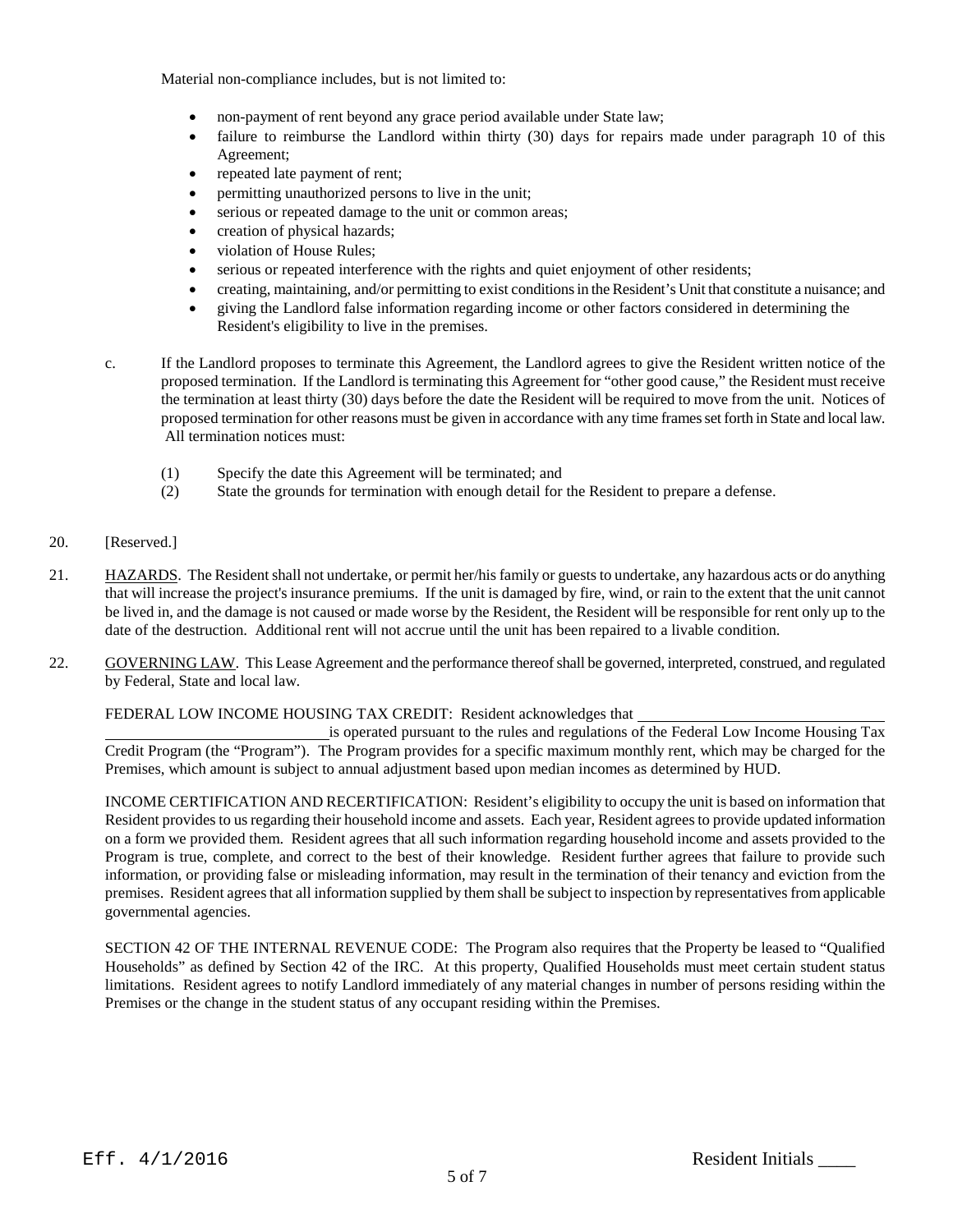REQUIREMENT TO VACATE: In the event that Resident is no longer a Qualified Household under the Program, Resident agrees to vacate the Premises upon the earlier of the expiration of their lease or upon 30 days' written notice from the Landlord of non-qualifying status. Notwithstanding the above provision, all other terms of the Lease remain in full force and effect.

- 23. CONTENTS OF THIS AGREEMENT. This Agreement, its Attachments and Addenda, make up the entire Agreement between the Resident and the Landlord regarding the unit. If any Court declares a particular provision of this Agreement to be invalid or illegal, all other terms of this Agreement will remain in effect and both the Landlord and the Resident will continue to be bound by them.
- 24. NO SMOKING POLICY *(Applicable to Non-Smoking Properties)*: Smoking is not permitted in the Premises or in any other area of the Building. Notwithstanding any law to the contrary, the growing, cultivation, or sale of marijuana is not permitted in or about the Premises or any of the common areas, at any time, by Resident, or Resident's guests, invitees. The failure to abide by the covenant shall constitute a material breach of this Agreement and is a just cause for eviction. Resident acknowledges that the application of this Non-Smoking Policy at the subject premises does not make the Landlord or its agent's guarantors of each Resident's health related to second hand smoke or other conditions caused by inhaling tobacco smoke. While the Landlord or its agents will take reasonable steps to enforce this policy, the Landlord or its agents cannot guarantee all people in the premises will abide by this policy, and the Landlord or its agents cannot take reasonable steps in response to smoking unless the Landlord or its agents have actual knowledge of the same or have been provided written notice of the same.
- 25. PET POLICY: No pets, dogs, cats, birds, fish, strays, or other animals are allowed in or about the Premises, even temporarily or with a visiting guest, without prior written consent of Owner, except as allowed by law. In the event no written consent is given and Resident or his or her guest violates this provision, Resident agrees that within three days after receiving written notice of said violation, to cure the violation. Failure to abide by this provision will be deemed a material breach of this lease. If written consent is given to Resident to maintain one or more pets, Resident acknowledges and agrees that Landlord may place restrictions on such permission, which must be followed. Such restrictions could include requiring that any dogs be maintained on a leash at all times when on the premises, or that no birds be let out of a cage, or that any fish tanks not exceed 5 gallons, etc. A violation of any restrictions limiting written consent to have a pet herein may be deemed a material breach of this lease.
- 26. NO WATERBEDS POLICY: Under no circumstances may a Resident have a water bed in his or her unit.
- 27. STORAGE: No storage space outside of the Premises is authorized, permitted or provided under this Agreement unless Resident and Landlord completes, signs, and returns a Storage Agreement which the Landlord will supply if need be and which shall become part of this Agreement. Owner reserves the right to remove any unauthorized personal property at any time.
- 28. MAINTENANCE AND REPAIRS: Resident shall, at Resident's expense, at all times maintain the Premises, furnishings and appliances, if any, in a clean and good condition and shall surrender the same upon termination of tenancy in the same condition as received (excepting normal wear and tear). Resident understands that Resident is responsible for the cost of repair of all damages in or about the Premises whether caused by Resident, Resident's guests or invitees.

Except in an emergency, maintenance and repair requests must be made in writing and delivered to Owner or Owner's Agent. Such notice shall also be deemed permission to enter the Premises to perform such maintenance or repairs in accordance with Civil Code Section 1954. Resident may not place any unreasonable restrictions upon such access or entry. As a necessary or agreed service Owner may periodically inspect the Premises for defects and habitability issues. The Premises shall be rebuttably presumed to be in a safe and habitable condition unless and until Resident provides written notice to the contrary and said notice is received by Owner.

In the event that Premises is provided with hardwood floors or other non-carpeted floor surfaces, Resident hereby agrees to use floor mats/rugs where necessary to prevent damage. It is also hereby understood that Resident shall not change or replace any window coverings visible from outside the Premises or the Building without the prior written consent of Owner.

Resident acknowledges that the Premises and the Building from time to time may require renovations or repairs to keep them in good condition and repair and that such work may result in temporary loss of use of portions of the Building or the Premises and may inconvenience Resident. Resident agrees that any such loss shall not constitute a reduction in housing services or otherwise warrant a reduction in rent.

29. SMOKE DETECTOR(S): Resident shall maintain in proper working order and test monthly all smoke detectors in the Premises, and shall not remove their batteries or disable them, or otherwise interfere with their normal operation.